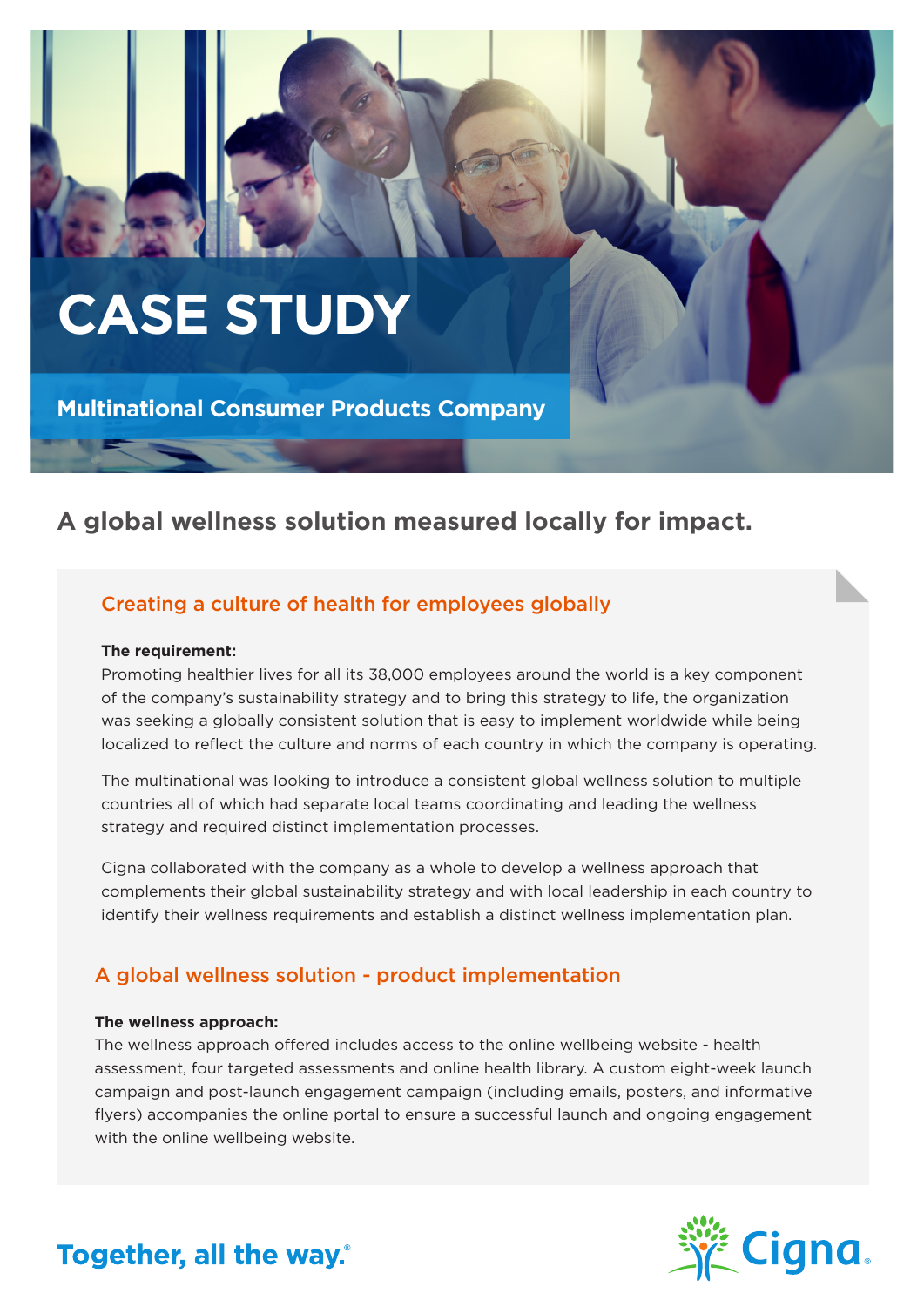The company launched the Cigna global wellbeing solution in 2013. Since 2013, the company has offered over half of their employees across multiple geographies access to a health assessment. Today the solution is offered to 35 countries and 25 localized languages reaching a total of over 20,000 employees.



#### **Measurement**

Engagement of the company's employees with the service has been of central focus. Reminder emails, posters and onsite activities have enabled **participation rates of 50.8%** and improved health scores. Since the health and wellbeing assessment has been launched:

The **company's overall global score improved by 3.3%**. More specifically, countries in North America had an impressive 11% improvement in overall health score, and countries in Latin America 7%. Countries in Europe showed an overall improvement of 5%.

In addition, the health assessment helped identify the major health risks per country so each region can target wellness interventions where they were needed the most.

The health assessment helped identify the major health risks per country so each region can target wellness interventions where they were needed the most.

| <b>TOP HEALTH RISKS</b> |                          |                                |                    |                          |
|-------------------------|--------------------------|--------------------------------|--------------------|--------------------------|
|                         | <b>North America</b>     | Latin /South<br><b>America</b> | <b>Europe</b>      | <b>Asia/Asia Pacific</b> |
| $\mathbf{1}$            | <b>Nutrition</b>         | <b>Nutrition</b>               | <b>Nutrition</b>   | <b>Nutrition</b>         |
| $\mathcal{P}$           | Body weight              | <b>Physical Activity</b>       | <b>Stress</b>      | <b>Stress</b>            |
| 3                       | <b>Physical Activity</b> | <b>Body Weight</b>             | <b>Body Weight</b> | <b>Physical Activity</b> |